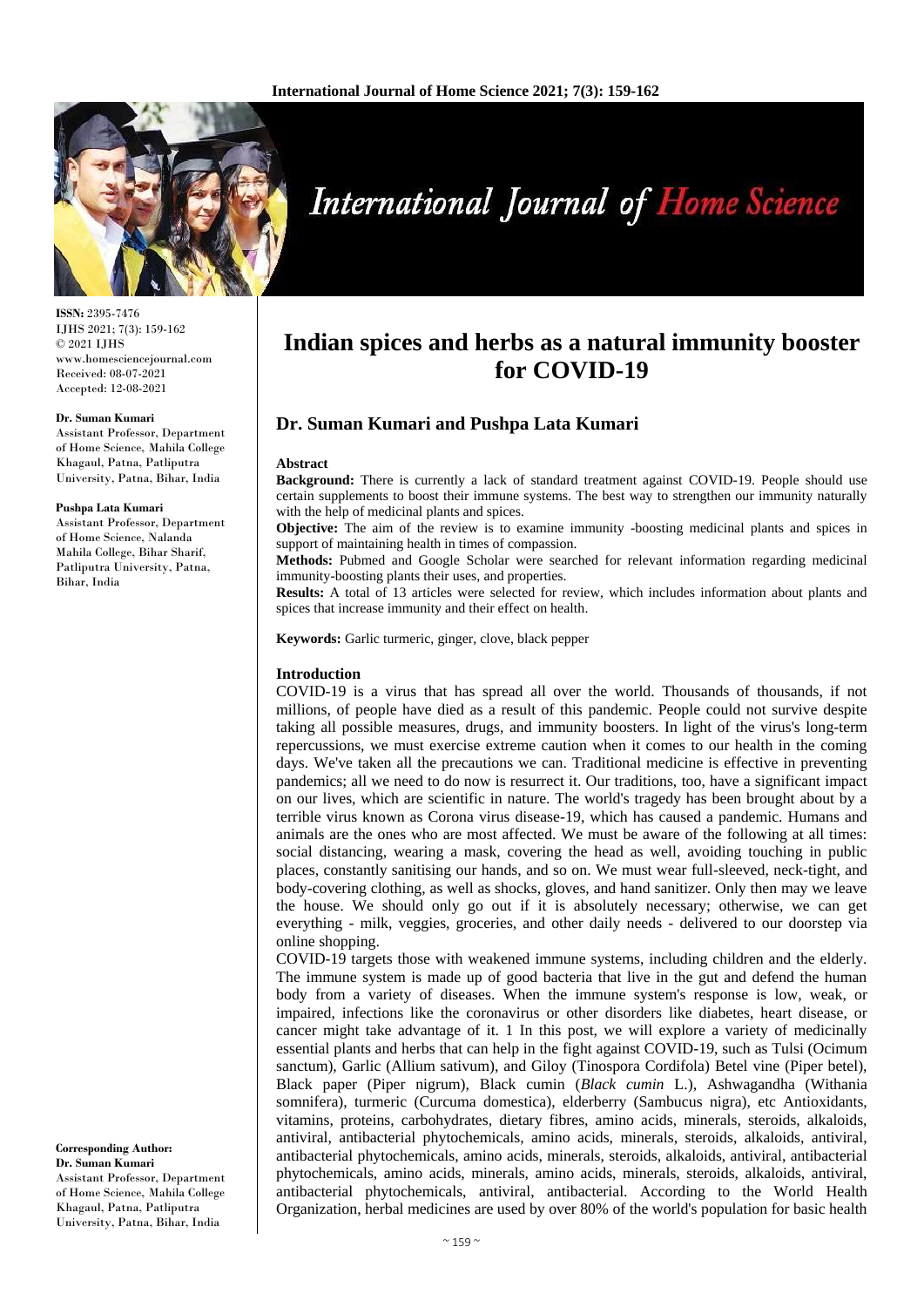care, particularly in Europe an According to studies, several of these herbs not only have anti-inflammatory qualities but also aid in the body's natural immune building. Moreover, unlike allopathic treatments such as antibiotics, which can have dangerous side effects, the majority of these herbs and spices are rather safe.

#### **Medicinal Herbs and Plants**

## **Garlic (***Allium sativum***)**

Garlic is abundant in antioxidants and helps in the reduction of stress and high blood pressure. It also helps in the absorption of thiamine (vitamin B1) in the body and prevents beriberi. Colds, flu, and COVID-19 infection may be less severe as a result of the ant Garlic, as a function, strengthens the immune system and helps in the fight against viruses and other disorders. It contains Allicin, a broad-spectrum antibiotic. Garlic is used to flavour basically every type of foods in the world.

For years, garlic (Allium sativum Linn.) has played a significant dietary and therapeutic role. It's highly healthy, low in calories, and high in vitamins C, B6, and manganese. It is good for health and cardiovascular system.

Antimicrobial, anticancer, anti-inflammatory, hypoglycaemic, and hormone-like properties are also known. Garlic supplements have been shown to lower total and LDL cholesterol while having no effect on HDL cholesterol levels. For thousands of years, garlic extracts have been used to treat illnesses. Allicin, which is formed by enzymatic (alliin lyase) hydrolysis of alliin after cutting and crushing the garlic, is responsible for its characteristic pungent odour and antibacterial action. Garlic has strong antibacterial properties and is used to treat a variet Hyperlipidaemia, certain types of cancer, viral illnesses, and heavy metal intoxications are all treated with it. Garlic has antibacterial and antifungal qualities, as well as working an antioxidant A curative effect is achieved by combining a number of physiologically active chemicals. Garlic boosts the immune system's response by activating and protecting immune cells that fight viral infection. Garlic's active ingredients, the enzyme alliinase and the sulfur-containing compound allicin, have been shown in vitro to have antiviral activity against a variety of viruses, including Cytomegalovirus, influenza B virus, herpes simplex virus Types 1 and 2, parainfluenza virus Type 3, and human rhinovirus Type 2. (Which causes the common cold and viral pneumonia) It can also be used to treat parasite and fungal infections. Raw garlic (1–2 cloves per day) is cardioprotective and reduces the formation of atherosclerosis when eaten fresh, crushed (crushing activates the component allicin). Its ingestion lowers blood pressure as well as cholesterol levels in the blood (increases high de Garlic's health advantages have been known for centuries, and it has been demonstrated to keep the immune system in check. Garlic extracts offer a variety of medicinal applications, including cardio protection and cell inflammation prevention. Garlic appears to help in the maintenance of A study was conducted on white Leghorn hens who were given garlic extracts, and it was discovered that anti-BA antibody production increased. Garlic chemicals, such as Allicin (diallylthiosulphinate), are essential for T cell expansion and B-cell differentiation. Garlic fractions are useful in immunomodulation and have a variety of other effects, according to study. Garlic components have antipathogenic and anti-parasitic properties, which means they kill a variety of diseases. Garlic also stimulates Tlymphocytes and CD8+ cells, as well as delay sensitivity in body cells and tissues and decreases cholesterol levels.

#### **Ginger (Zingiber officinalis)**

Zingiber officinale Roscoe is another name called Zanjabeel or Adrak. It is a very important medicinal plant that belongs to the Zingiberaceae family, Ginger's anti-inflammatory, antifungal, and anti-cancer effects are well-known**.** Ginger has long been used to treat colds and coughs, nausea, asthma, travel sickness, morning sickness, arthritis, gastrointestinal issues, and even depression in traditional medicine. Use it to make ginger tea by crushing ginger and boiling it with tea leaves and water. Since ancient times, powdered ginger mixed with pulverised cloves, cardamom, and caraway has been used to treat digestive problems. Immunosuppressive (boost up the immune system of the patients which further prevent load of infection). Ginger can help with respiratory issues (relieve congestion associated with the common cold, and boost immunity) (due to high level of anti-oxidant), Improve blood circulation (because to the presence of vitamin, minerals, and amino acids in ginger) and relieve stress (thanks to the combination of the strong aroma and therapeutic properties). It can help in the restoration and improvement of blood circulation as well as the prevention of fat accumulation in arteries, hence protecting the heart from Cardiac Vascular Disorder.

Gingerol, together with other sulphur-containing chemicals (allicin, alliin, and ajoene) and enzymes, is the pungent active component present in Ginger (allinase, peroxidase, and myrosinase). Ginger contains compounds that boost antioxidant activity. In the body, superoxide dismutase and glutathione peroxidase work together to fight viral infections.

#### **Turmeric (Curcuma domestica)**

Turmeric is a perennial herb in the Zingiberaceae family with the scientific name Curcuma domestica. The spice and medicinal herb known as "Indian saffron" is a golden orange spice that has been used for thousands of years. Turmeric includes curcumin, a bioactive molecule that serves as an antiinflammatory agent. It is commonly used in India for curries and other meals, but it can also be taken once a day as a decoction (kadha) made from grated ginger, tulsi, and turmeric, as recommended by AYUSH, to increase immunity. It is one of the most extensively examined spices, with therapeutic benefits being researched. Curcumin and other diarylheptanoids are the major phytochemicals. Curcumin is quite beneficial in resolving these disorders and boosting the immune system. Previous research has shown that it has antifungal, antiviral, antioxidant, anti-inflammatory, cardiovascular and anti-diabetic effects, gastrointestinal effects, anticancer effect, antimicrobial activity, hepatoprotective and renoprotective effects, photo-protector activity, and therapeutic potential in the treatment of inflammatory and edematic disorders, as well as alzheimer disease. 2 Curcumin toxicity was not observed in human experiments utilising up to 8000 to 2500 mg of curcumin per day for three months. It's a powerful antiviral that can stop viruses from replicating. Curcumin possesses renoprotective and cardioprotective characteristics, according to studies. Because of its limited absorption and metab. Two to three times a day, one teaspoon of turmeric powder combined in hot milk increases immunity against viral infection. It does, however, have several problems. Turmeric is a ground dried root that contains oils, lipids, proteins, carbohydrates, minerals, and curcuminoids, as well as moisture. Curcumin's immunomodulatory activities are due to its interactions with several immunomodulators, such as dendritic cells, macrophages, and B and T lymphocytes. Curcumin is a group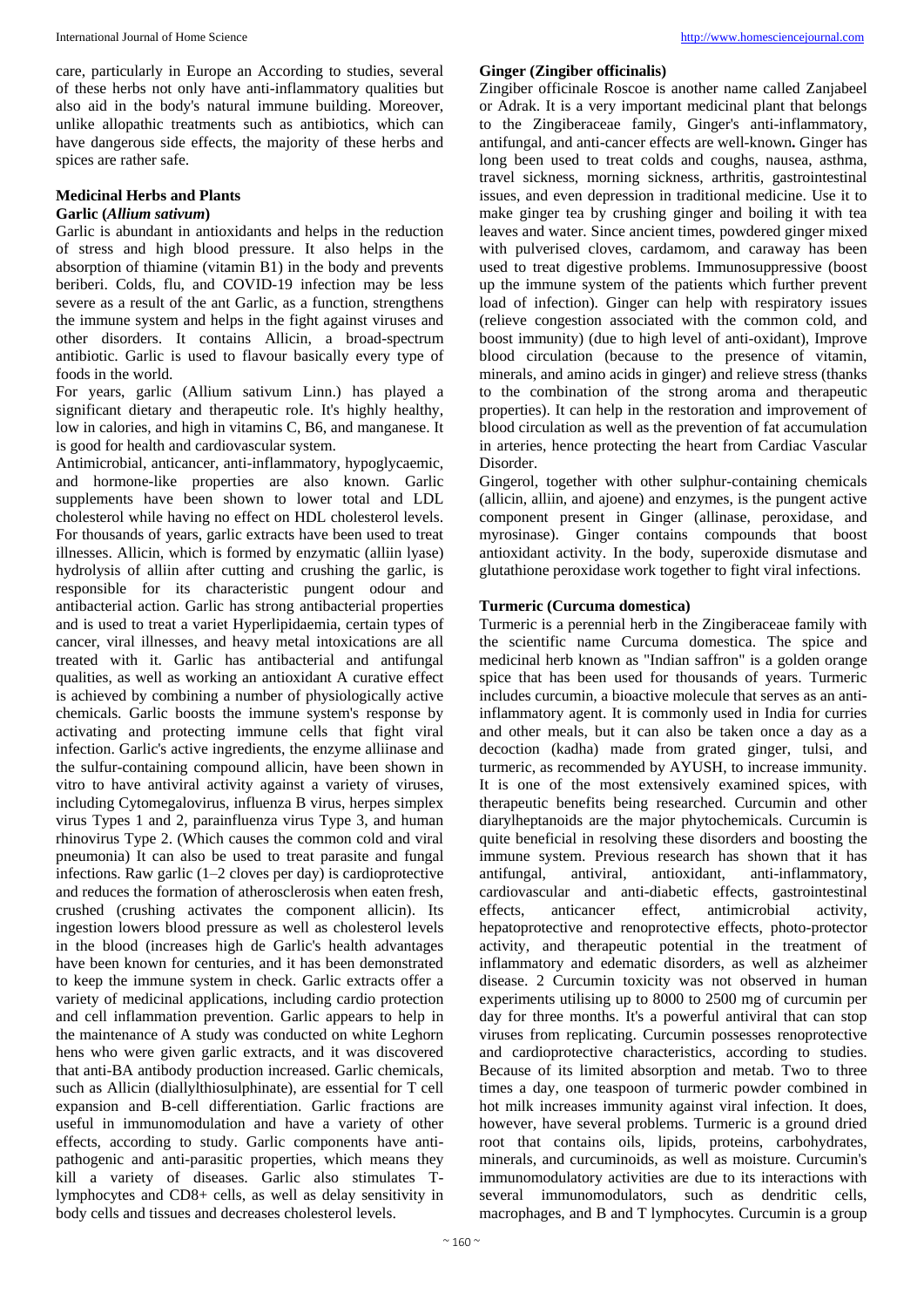of substances called curcuminoids that are generated from the root of the turmeric plant, Curcuma longa. Curcumin has grown in popularity as a natural therapeutic ingredient. A variety of things can throw the immune system off balance, including lack of sleep, prolonged and chronic stress, vitamin deficiencies, and toxin exposure. Chronic stress overstimulates the innate immune cells, which decreases the immune system's other components that protect against viruses. H1N1 influenza infections, H5N1 (highly pathogenic avian influenza) virus, HIV/AIDS, zika, chikungunya, hepatitis B, hepatitis C, and dengue virus infections are all treated with monoacetylcurcumin and curcumin.

## **Clove (Syzygium aromaticum)**

Syzygium aromaticum is the scientific name of clove. Consuming whole cloves is an excellent way to enhance our immune system. Clove essential oil may have Nutritional Therapeutic Potential because to its many properties, which include antibacterial, antifungal, antiviral, anti-inflammatory, cytotoxic, analgesic, and anaesthetic activity, as well as being extremely and SARS coronavi-rus post-binding into cells is prevented by this compound. Anti-platelet actions, on the other hand, prevent the formation of a thrombus or blood clot. Effective antioxidants. As a result, clove essential oil may be considered one of the most promising candidates for combating the coronavirus and protecting against sudden mortality seen in some patients infected with the coronavirus (COID 19) due to embolism and hypercoagulable formation. Clove is used as an antiviral, antifungal, and antibacterial agent in nature. Clove's mediaeval applications can be observed in ailments like cholera.

#### **Black pepper (***Piper nigrum* **L.)**

Black pepper is a Piperaceae family flowering vine grown primarily for its dried fruit, which is used as a spice and condiment. It is regarded as the King of Spices and is native to South India. The piperine chemical, which is contained in both the outer fruit and the seed, is primarily responsible for pepper's intense heat. The main chemical component responsible for antibacterial action is piperine. Antibacterial, antimycotic, analgesic, antipyretic, inflammatory, anticonvulsant, CNS depressant, antimutagenic, antioxidant, anti insecticidal, and synergistic pharmacological properties have been documented. Selenium, Vitamin B12, -carotene, and curcumin, among other substances, are all enhanced by piperine. As a result, it serves as a back-up for a number of physiological effects. It aids in the reduction of oxidative stress cells caused by high fat intake. Black pepper can be used for a variety of things, including pain relief, rheumatism, flu, and the common cold. It's also an antimicrobe agent. Spice used to boost the immune system and treat colds and coughs. Sinusitis and nasal congestion are also relieved by black pepper. Its natural expectorant characteristics aid in the removal of mucus and phlegm from the respiratory tract. The antiviral and antibacterial properties of quercetin, which is present in pepper, are thought to help the body's immunity. Piperine's antioxidative, anti-apoptotic, and chemoprotective properties in blastogenesis, cytokine release, and splenic cell population restoration suggest that it could be effective in immunocompromised patients.

#### **Cinnamon (***Cinnamomum zeyeanicum***)**

Cinnamon is one of the spices with the most potent antibacterial properties. Cinnamon extract (300 mg/day) increased insulin and activated the NO pathway in skeletal

muscle, reducing insulin resistance in fructose-fed diabetic rats. Cinnamon can successfully raise the amount of T cells in the body if there is an imbalance. Cinnamon's capacity to reduce blood glucose levels in patients is one of its most promising properties. Cinnamon oil has antibacterial activity in the range of 10-150 g ml, which means it can inhibit the action of germs o Chinese cinnamon, when paired with 500 mg of double-linked polyphenol type-A polymers, can help lower blood pressure and fasting blood glucose levels.

#### **Cardamom (***Elettaria cardamomum* **L.)**

Cardamom is a spice that is used to make a variety of dishes (Elettaria cardamomum) Cardamom extracts, like pepper, have pro-inflammatory properties. Cardamom was studied on rats, and it was found to lower blood pressure through cholinergic and calcium antagonistic pathways. Proteins, minerals, lipids, flavonoids, terpenoids, and carotenoids are chemical constituents of cardamom. One of the cardamom extracts is the oil, which has anti-septic properties.

#### **Omum (***Trachyspermum ammi***)**

Bishop's weed, also known as ajwain, caraway, or carom, is an annual herb of the Apiaceae family (or Umbelliferae). Iraq, Iran, Afghanistan, Pakistan, and India are among the countries that grow it. The plant's leaves and seeds are both consumed and util It has been shown to have antifungal, antioxidant, antimicrobial, antinociceptive The expectorant characteristics of Ajwain help with decongestion and elimination of mucous, treat the nasal channel, and provide relief from sneezing and coughing, making it a classic Indian home medicine for cold and cough. T. ammi seeds contain ajwain oil, which ranges from 2% to 4.4 percent, cytotoxic, hypolipidemic, antihypertensive, antispasmodic, broncho dilating, ant lithiasis, diuretic, abortifacient, antitussive, nematicidal, anthelmintic, and ant filarial properties in clinical studies used in cooking.

## **Asafoetida (Heeng)**

Agum resin is used as a folk treatment for a range of ailments, including carminative, antispasmodic, expectorant (used to treat chronic bronchitis and whooping cough), sedative diuretic, anthelminthic, emmenagogue, and aphrodisiac. Asafoetida is formed from the Farsi word aza (resin) and the Latin word foetidus. The assumption that the resin's foetid stench functions as a germ repellent has led to medicinal claims. According to Taiwan Medical University, asafoetida roots contain natural antiviral components. Its antiviral effect against the influenza A virus has been demonstrated in vitro (H1N1).

#### **Conclusion**

Medicinal plants and herbs are more effective treatments for a variety of ailments. Various traditional medicinal plants and herbs were employed as medications during the COVID-19 pandemic in December 2019, when no proper allopathethic medicine was available to treat COVID-19. This resulted in beneficial health outcomes among COVID-19 patients. The potential use of medicinal plants and herbs to improve immunity against these viruses, as well as to prevent or treat COVID-19 infections, has been reviewed in this study.

The previous discussion examined various regularly used flavouring agents and their effect in immune system enhancement. Increased understanding of spices and their qualities can be used to cure a variety of diseases. Also, there's a good likelihood that using spices can assist solve the